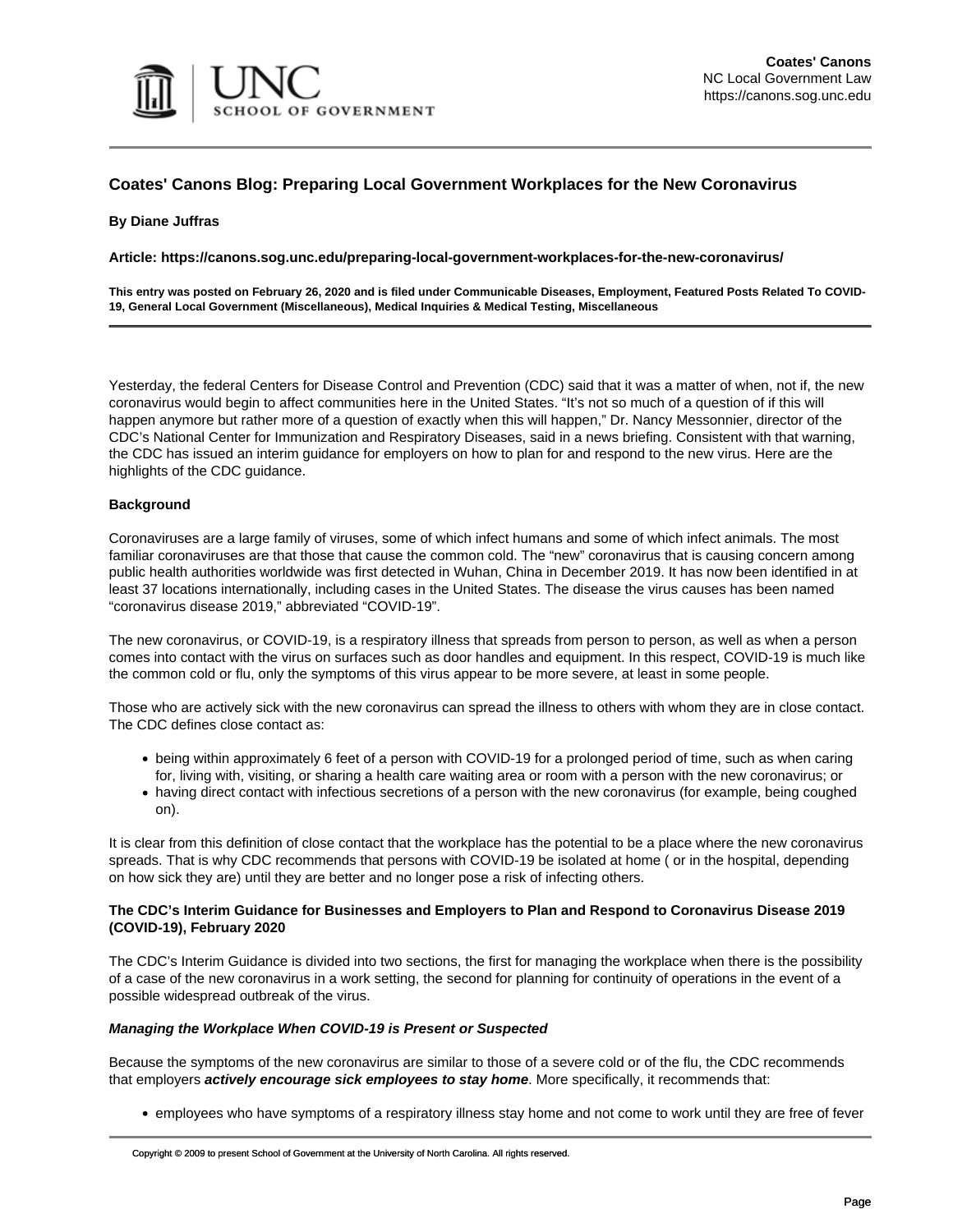



(that is, their temperature is below 100.4° F or 37.8° C using an oral thermometer), and free of signs of a fever, and any other symptoms for at least 24 hours, without the use of fever-reducing or other symptom-altering medicines (e.g. cough suppressants);

- employers make sure that their sick leave policies are flexible and non-punitive; that employees are aware of these policies; and, in particular, that they not require employees sick with respiratory illnesses to provide a healthcare provider's notes to verify their illnesses or fitness to return to work, as in the event of an outbreak, healthcare providers may not be able to provide such documentation in a timely way; and
- employers also be flexible about an employee's need to stay home to care for a sick family member.

In addition, the CDC recommends that employers separate and send home immediately any employees who appear to have respiratory illness symptoms (that is, cough, shortness of breath) when they arrive at work or develop such symptoms during the workday. It also suggests publicizing the need for employees to cover their coughs and sneezes and to practice hand washing with soap. Employers may also want to consider providing alcohol-based hand sanitizers that contains at least 60-95% alcohol throughout the workplace.

If you learn that one of your employees has been confirmed to have the new coronavirus (COVID-19 infection), you should inform other employees of their possible exposure to COVID-19 in the workplace. **You may not, however, identify the person with the virus** and must **maintain the confidentiality** of their medical information as required by the Americans with Disabilities Act (ADA) and by [N.C.G.S. § 130A-143](https://www.ncleg.net/EnactedLegislation/Statutes/HTML/BySection/Chapter_130A/GS_130A-143.html), which keeps confidential the identity and medical information of people with communicable diseases. You may not be able to stop employees from speculating about who has been infected, but neither the manager, department head, human resources department or anyone in any supervisory capacity should confirm or deny who has become ill and with what infection or disease.

## **Preparing for Widespread Infections with COVID-19**

In the second part of the Interim Guidance, the CDC advises employers to plan for how to minimize exposure between employees and between employees and the public, if public health officials call for social distancing. It also advises employers to prepare for increased numbers of employee absences due to both the illness of employees and their immediate family members and to possible closures of schools and daycare programs.

Employers may deal with both the need for social distancing and an increased number of employee absences by instituting telecommuting or remote work policies and flexible work hours and staggered shifts. A key component of any remote work plan is to ensure that the necessary information technology and infrastructure needed to support multiple employees working from home is in place before it becomes needed.

## **Other Resources for Employers**

For more information on the new coronavirus itself, employers can consult the CDC's [COVID-19 website](https://www.cdc.gov/coronavirus/2019-ncov/about/index.html?CDC_AA_refVal=https://www.cdc.gov/coronavirus/about/index.html) or its [FAQ page](https://www.cdc.gov/coronavirus/2019-ncov/faq.html#disease-basics) on the virus. Employers can refer employees who have or are suspected of having the new coronavirus to the CDC's information page, [What to Do If You Are Sick with Coronavirus Disease 2019 \(COVID-19\)](https://www.cdc.gov/coronavirus/2019-ncov/downloads/sick-with-2019-nCoV-fact-sheet.pdf).

And finally, employers may wish to consult my book Are You Prepared? Legal Issues Facing North Carolina Public Employers in Disasters and Other Emergencies. Part 1 deals with preparing for emergencies, Part 2 addresses Fair Labor Standards Act (FLSA) issues that arise during both natural disasters and public health emergencies and Part 3 covers issues specific to public health emergencies such as pandemic viruses. You can purchase it [here](https://www.sog.unc.edu/publications/books/are-you-prepared-legal-issues-facing-north-carolina-public-employers-disasters-and-other-emergencies). Note that I receive no part of any proceeds from sales of this book. All proceeds go to supporting the work of the School of Government.

# **Links**

- [www.nytimes.com/2020/02/25/health/coronavirus-us.html](https://www.nytimes.com/2020/02/25/health/coronavirus-us.html)
- [www.cdc.gov/coronavirus/2019-ncov/specific-groups/guidance-business](https://www.cdc.gov/coronavirus/2019-ncov/specific-groups/guidance-business-response.html?CDC_AA_refVal=https://www.cdc.gov/coronavirus/2019-ncov/guidance-business-response.html)[response.html?CDC\\_AA\\_refVal=https%3A%2F%2Fwww.cdc.gov%2Fcoronavirus%2F2019-ncov%2Fguidance](https://www.cdc.gov/coronavirus/2019-ncov/specific-groups/guidance-business-response.html?CDC_AA_refVal=https://www.cdc.gov/coronavirus/2019-ncov/guidance-business-response.html)[business-response.html](https://www.cdc.gov/coronavirus/2019-ncov/specific-groups/guidance-business-response.html?CDC_AA_refVal=https://www.cdc.gov/coronavirus/2019-ncov/guidance-business-response.html)